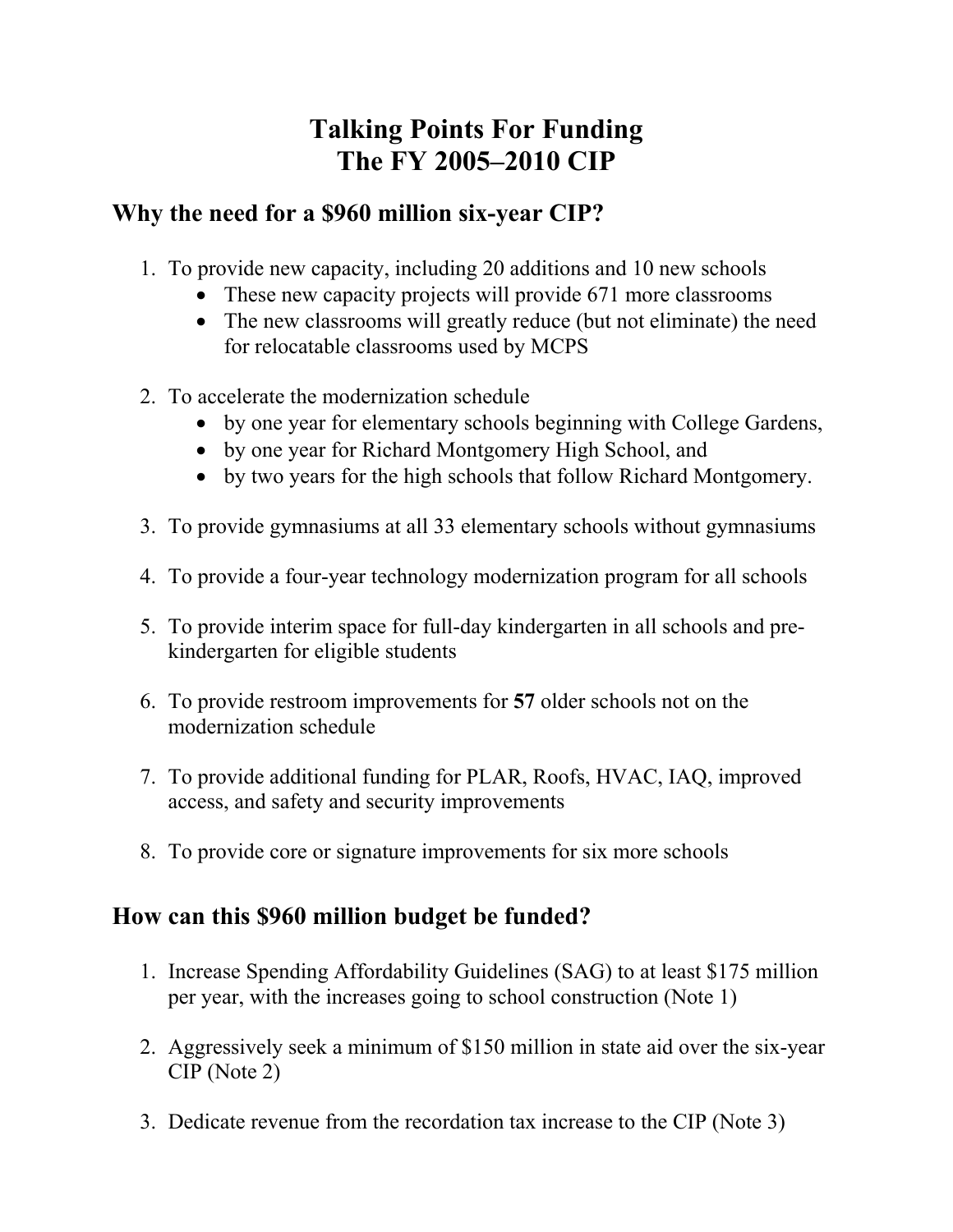- 4. Have the Council adopt the Planning Board's recommended School Impact Tax as part of a restructured Annual Growth Policy (AGP) (Note 4)
- 5. Taken together, these revenue sources would fund the CIP
- **Note 1.** Increase Spending Affordability Guidelines (SAG) to \$175 million
	- Currently, the approved SAG is \$171 million for FY 2004 and \$152 million for FY 2005, with an approved six-year total of \$895.2 million. MCPS receives approximately 44.7 percent of the total.
	- Increasing SAG to a minimum of \$175 million for all six years of the FY 2005–2010 CIP will provide a total of \$1.02 billion to fund all county projects.
	- If all of the increase in SAG above currently approved levels is designated to MCPS, it could yield approximately \$560 million over the six-year CIP for MCPS to fund projects.
- **Note 2.** Aggressively seek a minimum of \$150 million in state aid over the sixyear CIP
	- MCPS needs to receive at least \$150 million over the six-year CIP from the state in order to proceed with all of the capacity projects, as well as proceed with the proposed acceleration of elementary and high school modernization projects.
	- If MCPS does not receive the funding from the state, either the county would need to make up the shortfall or projects would need to be delayed.
- **Note 3.** Dedicate Revenue from the Recordation Tax
	- The revenue from the recordation tax in FY 2007–2010 of the CIP, approximately \$85 million must be dedicated for MCPS projects.
- **Note 4.** Adopt the Planning Board's recommended Annual Growth Policy (AGP) and Impact Tax for Schools
	- The Planning Board's recommended Impact Tax for Schools is approximately \$8,000 for a single-family detached home. The tax would be levied on all new housing units when a building permit is issued.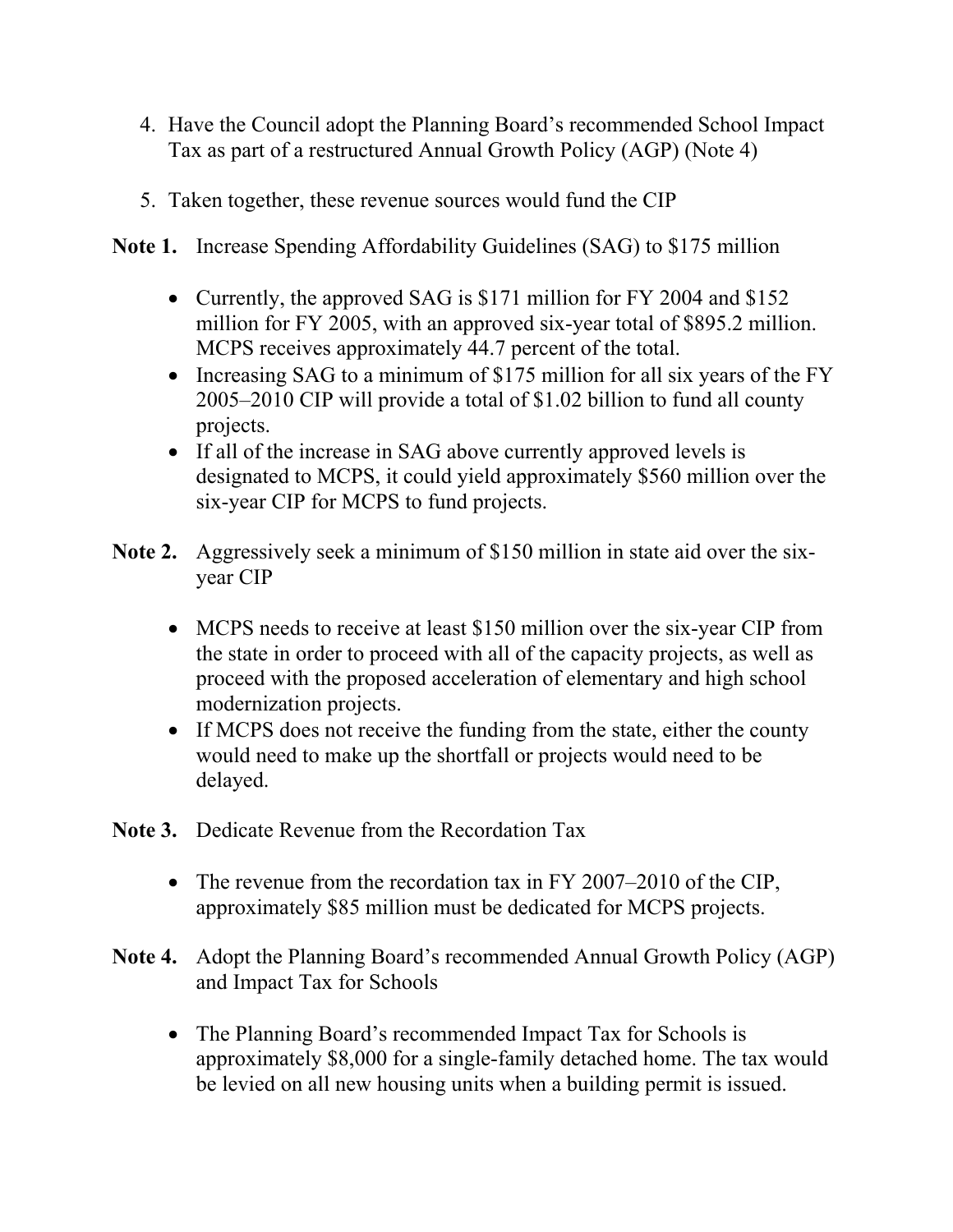- It is critical that the impact tax be levied at the time a building permit is issued to capture revenue from newly approved subdivisions and for units that have been previously approved but not yet built (units in the pipeline).
- It is estimated that the Impact Tax could yield approximately \$165 million over the six-year CIP period.

| <b>Summary:</b> Increase SAG | $=$ | \$560 million |
|------------------------------|-----|---------------|
| State Aid                    | $=$ | \$150 million |
| <b>Recordation Tax</b>       | $=$ | \$85 million  |
| AGP Impact Tax               | $=$ | \$165 million |
| Total                        | $=$ | \$960 million |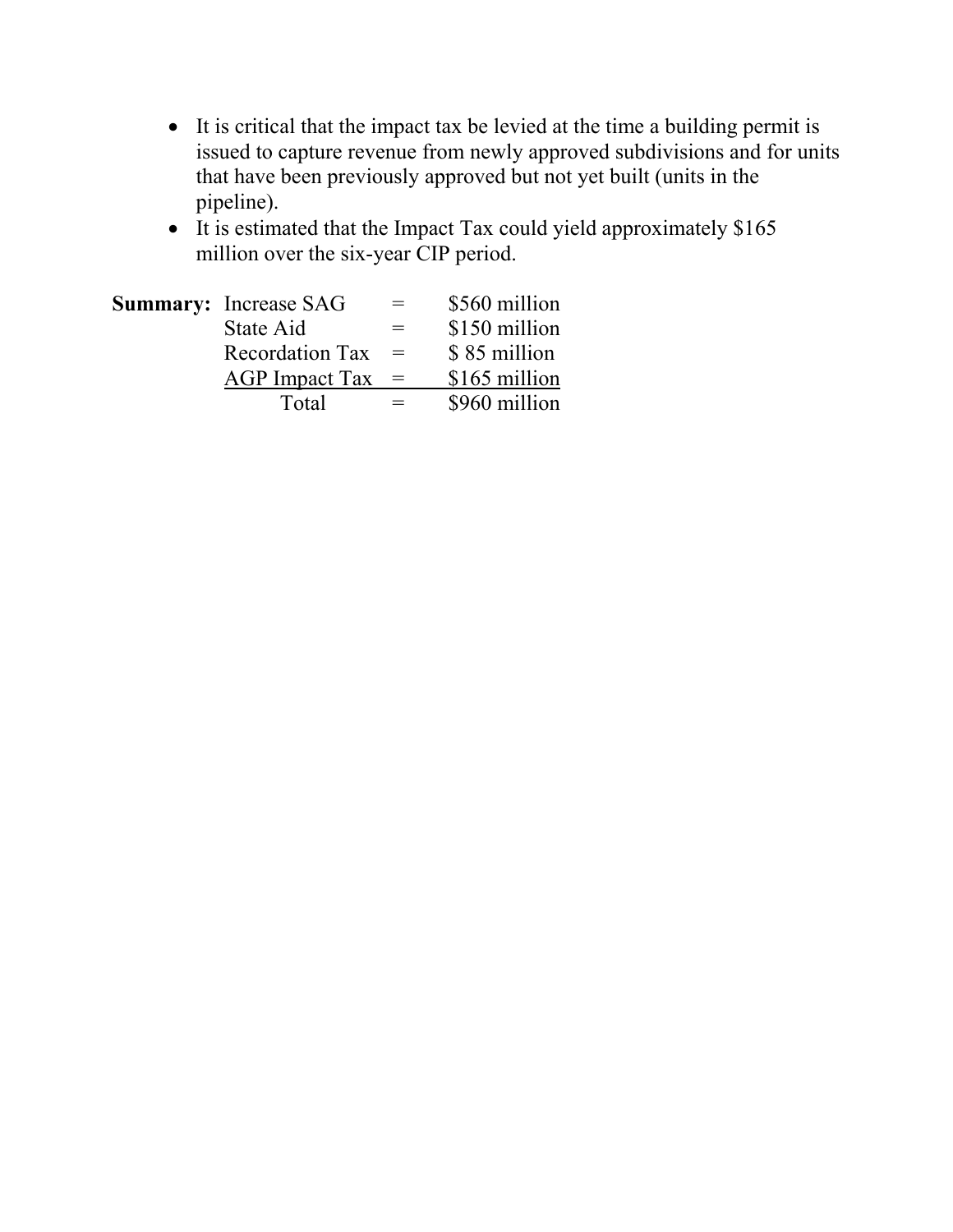## **Talking Points for The Annual Growth Policy**

- The Board of Education is pleased by the direction the Planning Board has taken in developing a new Annual Growth Policy more suited to the conditions of schools and roads in Montgomery County. We also are pleased by the Planning Board's candor in officially acknowledging the obvious, as they do in one report where they state, "Our roads and schools do not have the capacity to adequately support additional development growth."
- It has been concluded that the existing AGP schools test was ineffective. As you know, year after year the existing schools test has found, in AGP parlance, school capacity to be "adequate" in all clusters. This has provided a green light, allowing preliminary plan approvals. Yet, each year the reality has been that more relocatable classrooms are added and funding for CIP projects is insufficient for the level of need.
- The Board of Education supports the new Planning Board Annual Growth Policy approach, wherein a School Impact Tax is created and collected when building permits are issued. This new revenue source could contribute \$25 million to \$30 million per year for school construction.
- The School Impact Tax rates recommended by the Planning Board, and supported by the Board of Education are as follows:
	- o \$8,000 per single-family detached house
	- o \$6,000 per townhouse
	- o \$4,000 per garden apartment unit
	- o \$1,600 per high-rise apartment unit
- The Board of Education support for the Planning Board approach is predicated on the size of the School Impact Tax they have recommended. We agree that the rate per housing unit must be set at a high enough level to significantly contribute to school construction needs**,** and must be collected when a building permit is issued.